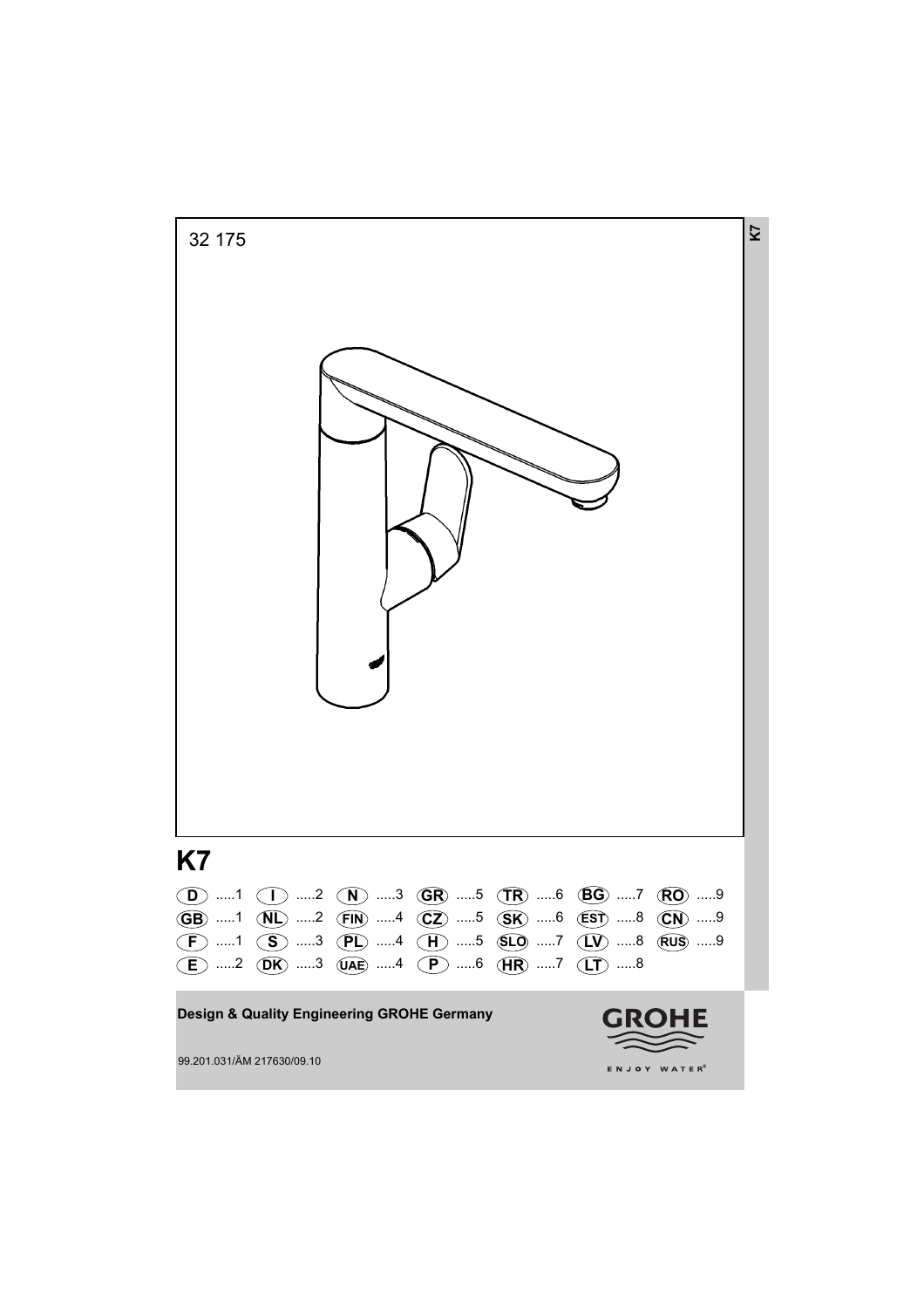

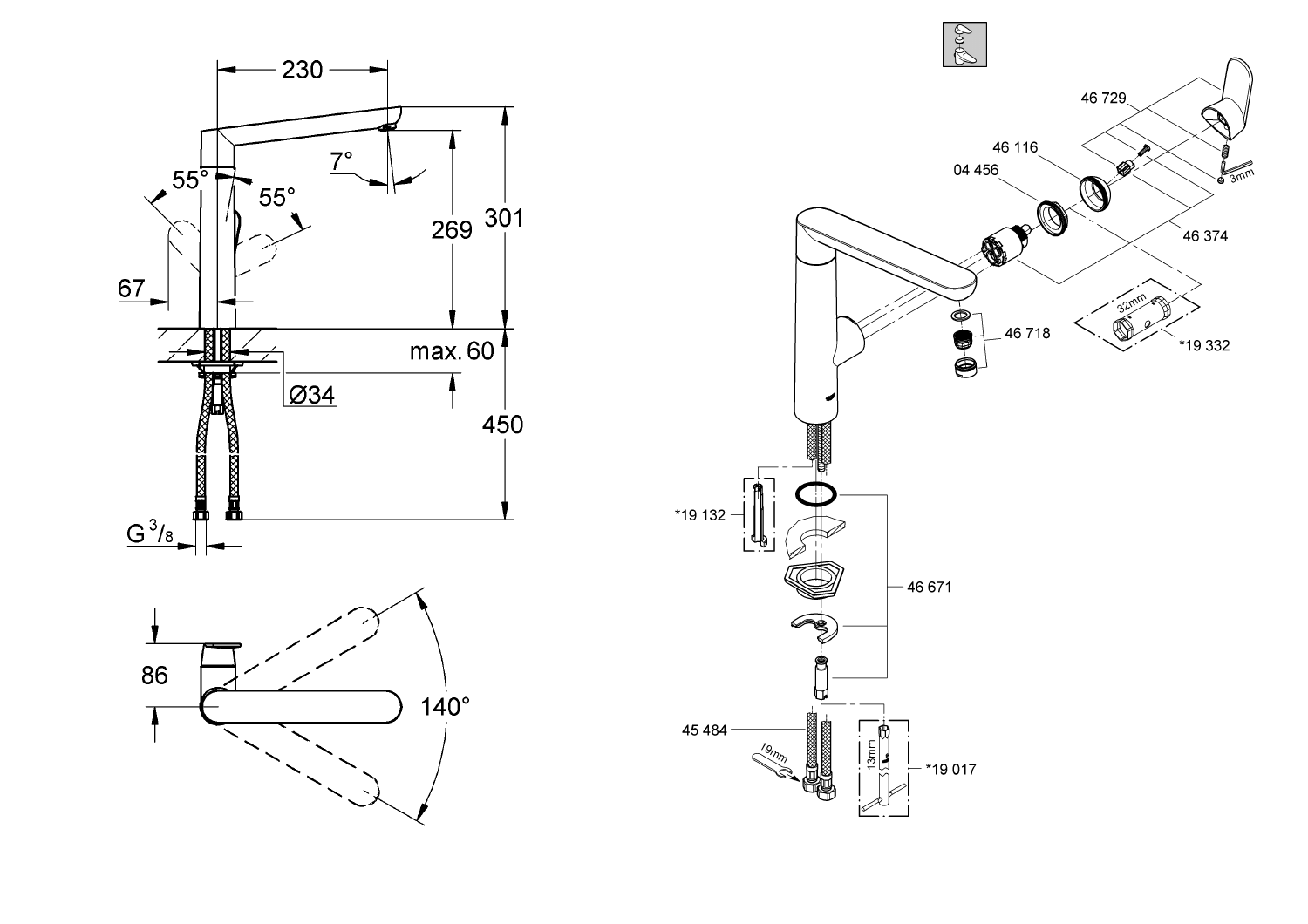





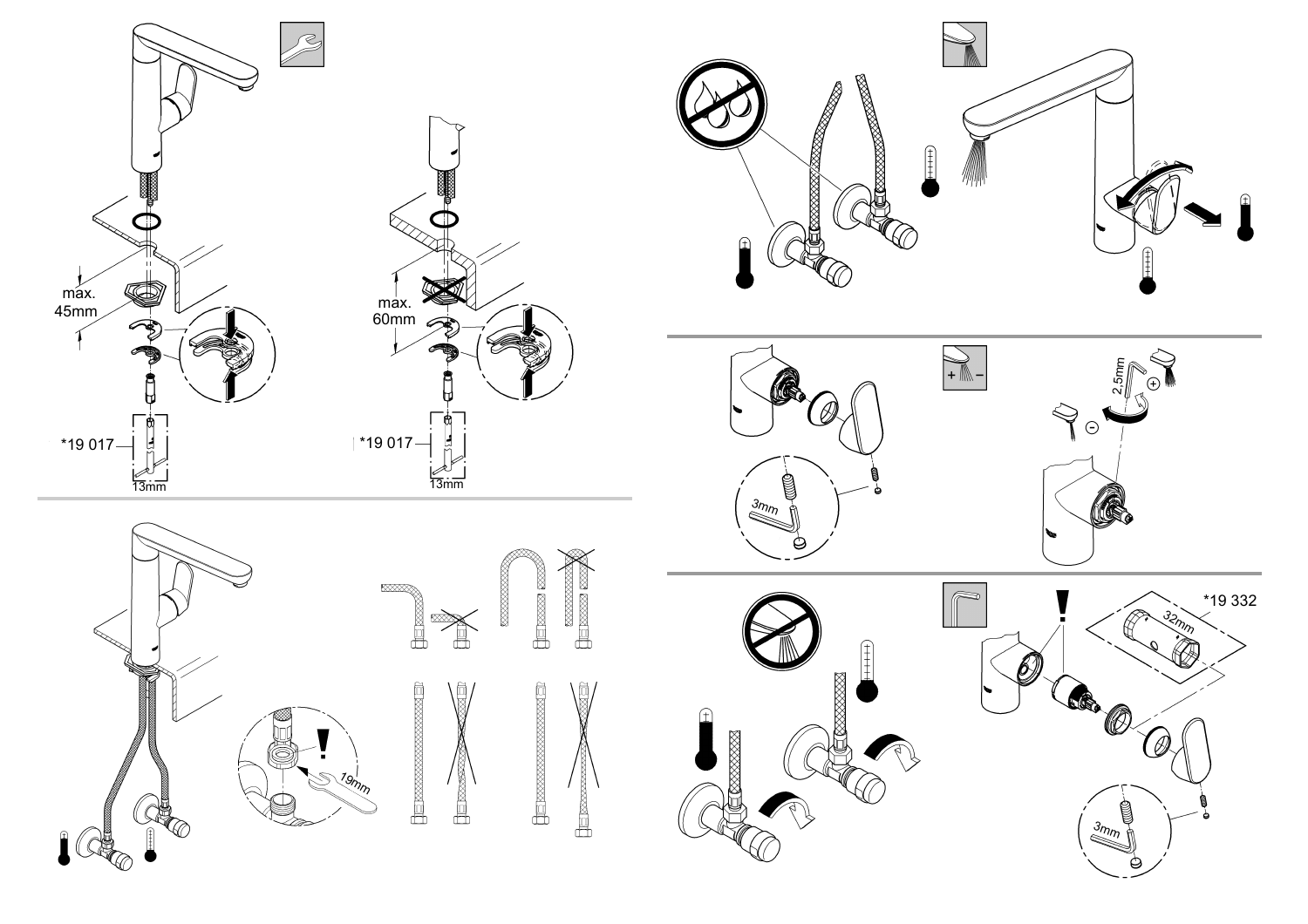

**Diese Technische Produktinformation ist ausschließlich für den Installateur oder eingewiesene Fachkräfte! Bitte an den Benutzer weitergeben!**

#### **Anwendungsbereich:**

Der Betrieb mit drucklosen Speichern (offenen Warmwasserbereitern) ist **nicht** möglich.

## **Technische Daten**

| Fließdruck:                      | min. $0.5$ bar - empfohlen $1 - 5$ bar |                      |
|----------------------------------|----------------------------------------|----------------------|
| Betriebsdruck:                   |                                        | max. 10 bar          |
| Prüfdruck:                       |                                        | 16 bar               |
| Durchfluss bei 3 bar Fließdruck: |                                        | ca. 13 l/min         |
| Temperatur Warmwassereingang     |                                        | max. 80 $^{\circ}$ C |
| Empfohlen (Energieeinsparung):   |                                        | 60 °C                |
| Klemmlänge:                      |                                        | max. 60mm            |

Zur Einhaltung der Geräuschwerte nach DIN 4109 ist bei Ruhedrücken über 5 bar ein Druckminderer einzubauen. Höhere Druckdifferenzen zwischen Kalt- und Warmwasseranschluss sind zu vermeiden!



**This technical product information is exclusively for the installer or trained specialists. Please pass these instructions on to the user.**

## **Application:**

Operation with unpressurised storage heaters is **not** possible. **Specifications**

| min. 0.5 bar - recommended 1 - 5 bar<br>Flow pressure: |                  |
|--------------------------------------------------------|------------------|
| Operating pressure:                                    | max. 10 bar      |
| Test pressure:                                         | 16 bar           |
| Flow rate at 3 bar flow pressure:                      | approx. 13 l/min |
| Hot water inlet temperature                            | max. 80 °C       |
| Recommended (energy saving):                           | 60 °C            |
| Clamping length:                                       | max.60mm         |

If static pressure exceeds 5 bar, a pressure reducing valve must be fitted.

Avoid major pressure differences between hot and cold water supply.

#### **F La documentation technique/produit est exclusivement destinée aux plombiers et aux personnels qualifiés. Penser à la remettre à l'utilisateur.**

#### **Domaine d'application:**

Un fonctionnement avec des accumulateurs sans pression (chauffe-eau à écoulement libre) n'est **pas possible**!

# **Caractéristiques techniques**

| Pression dynamique:                       | minimale 0,5 bar -     |
|-------------------------------------------|------------------------|
|                                           | recommandée 1 à 5 bars |
| Pression de service:                      | 10 bars maxi.          |
| Pression d'épreuve:                       | 16 bars                |
| Débit à une pression dynamique de 3 bars: | env. 13 l/min          |
| Température de l'eau chaude               | 80 °C maxi.            |
| Recommandée (économie d'énergie):         | 60 °C                  |
| Lonqueur de serrage :                     | 60mm maxi.             |

Installer un réducteur de pression en cas de pressions statiques supérieures à 5 bars. Eviter les différences importantes de pression entre les raccordements d'eau chaude et d'eau froide!

# **Installation:**





Anschlüsse auf Dichtheit und Armatur auf Funktion prüfen.



**Mengenbegrenzung:**

In Verbindung mit hydraulischen Durchlauferhitzern ist eine Durchflussmengenbegrenzung nicht zu empfehlen.

#### **Wartung:**





**Beim Einbau der Kartusche auf richtigen Sitz der Dichtungen achten.** Verschraubung einschrauben und fest anziehen.

**Ersatzteile:** siehe Explosionsdarstellung

(\* = Sonderzubehör)

**Pflege**: siehe Pflegeanleitung

# **Installation:**



 $=$  special accessory) **Care**: see Care Instructions

#### **Installation**





(\* = accessoires spéciaux) **Entretien**: cf. les instructions d'entretien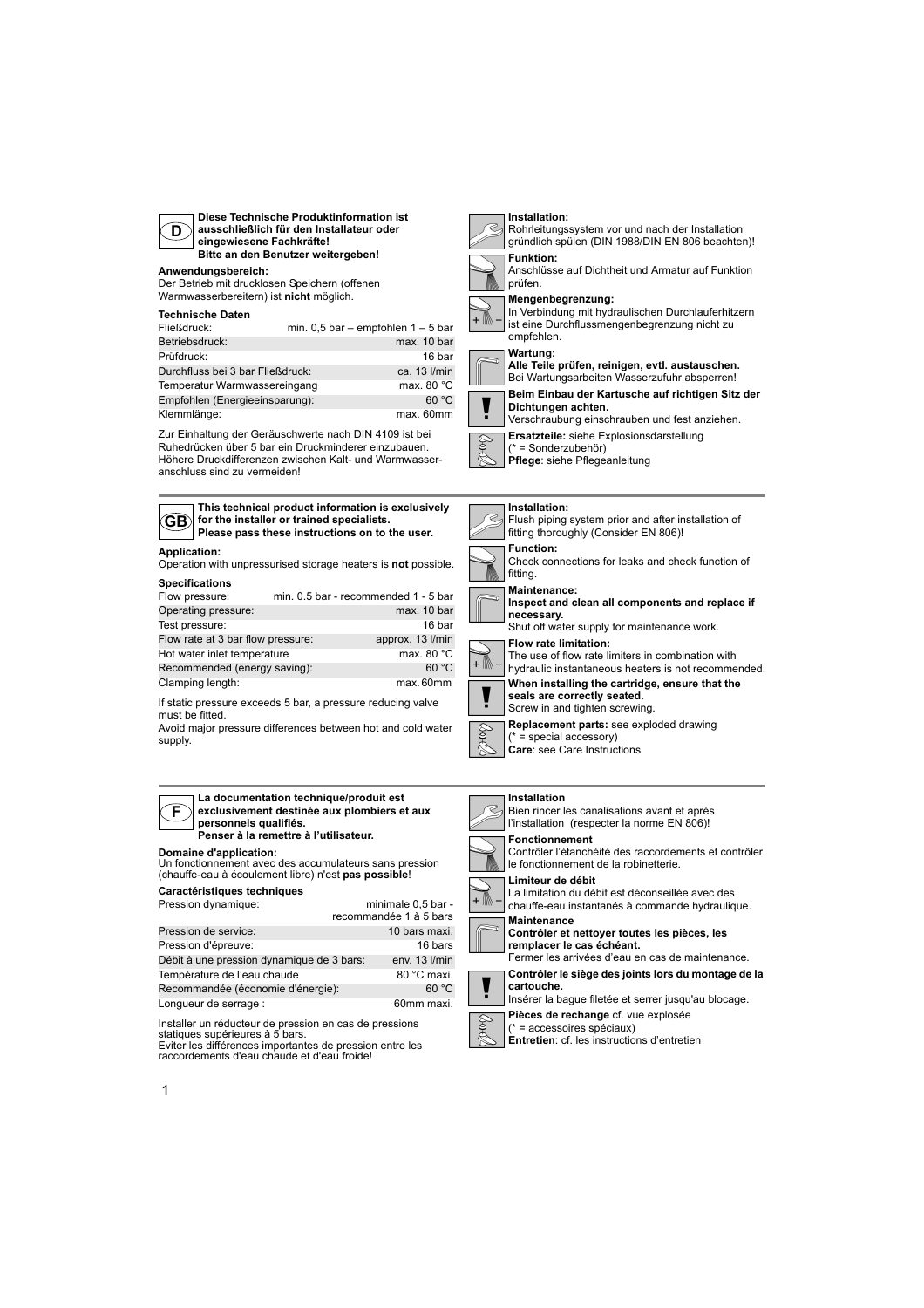| ¡Esta información técnica de productos está<br>destinada exclusivamente para el instalador o<br>Е<br>profesionales del sector!<br>¡Por favor, entréguesela al usuario!                                                                                                                                                                                                                                                                                                                                                                                                                                                                             | Instalación:<br>¡Purgar a fondo el sistema de tuberías antes y<br>después de la instalación (tener en cuenta EN 806)!<br><b>Funcionamiento:</b>                                                                                                                                                                                                                                                                                                                                                                                                                                                                |
|----------------------------------------------------------------------------------------------------------------------------------------------------------------------------------------------------------------------------------------------------------------------------------------------------------------------------------------------------------------------------------------------------------------------------------------------------------------------------------------------------------------------------------------------------------------------------------------------------------------------------------------------------|----------------------------------------------------------------------------------------------------------------------------------------------------------------------------------------------------------------------------------------------------------------------------------------------------------------------------------------------------------------------------------------------------------------------------------------------------------------------------------------------------------------------------------------------------------------------------------------------------------------|
| Campo de aplicación<br>No es posible el funcionamiento con acumuladores sin                                                                                                                                                                                                                                                                                                                                                                                                                                                                                                                                                                        | Comprobar la estangueidad de las conexiones y el<br>funcionamiento de la grifería.                                                                                                                                                                                                                                                                                                                                                                                                                                                                                                                             |
| presión (calentadores de agua sin presión).<br>Datos técnicos<br>Presión de trabajo: mín. 0,5 bares - recomendada 1 - 5 bares<br>Presión de utilización:<br>máx. 10 bares<br>Presión de verificación:<br>16 bares<br>Caudal para una presión de trabajo de 3 bares: aprox. 13 l/min<br>Temperatura de la entrada del agua caliente<br>máx. 80 °C<br>Recomendada (ahorro de energía):<br>60 °C<br>Longitud de apriete<br>máx. 60mm<br>Si la presión en reposo es superior a 5 bares, hay que instalar<br>un reductor de presión.<br>¡Deberán evitarse diferencias de presión importantes entre<br>las acometidas del aqua fría y del aqua caliente! | Limitación del caudal:<br>Se recomienda no utilizar el limitador de caudal en<br>combinación con calentadores instantáneos con<br>control hidráulico.<br><b>Mantenimiento:</b><br>Verificar todas las piezas, limpiarlas y cambiarlas<br>en caso de necesidad.<br>¡Cerrar la alimentación de agua al realizar trabajos de<br>mantenimiento!<br>Al montar el cartucho tener en cuenta el correcto<br>asiento de las juntas. Enroscar la unión atornillada y<br>apretar fuertemente.<br>Recambios: véase la vista de despiece<br>(* = Accesorio especial).<br>Cuidados: véanse las instrucciones de conservación |
|                                                                                                                                                                                                                                                                                                                                                                                                                                                                                                                                                                                                                                                    |                                                                                                                                                                                                                                                                                                                                                                                                                                                                                                                                                                                                                |
| Queste informazioni tecniche sul prodotto sono<br>ad uso esclusivo dell'installatore e di personale<br>qualificato!                                                                                                                                                                                                                                                                                                                                                                                                                                                                                                                                | Installazione:<br>Prima e dopo l'installazione pulire a fondo il sistema<br>di tubazioni (osservare la norma EN 806)!                                                                                                                                                                                                                                                                                                                                                                                                                                                                                          |
| Si prega di consegnarle all'utente!<br>Gamma di applicazioni:<br>Non è possibile il funzionamento con accumulatori di acqua<br>calda a bassa pressione (accumulatori di acqua calda a<br>circuito aperto).                                                                                                                                                                                                                                                                                                                                                                                                                                         | <b>Funzionamento:</b><br>Controllare la tenuta dei raccordi e il funzionamento<br>del rubinetto.<br>Limitatore di portata:<br>L'uso di un limitatore di portata non è consigliabile con                                                                                                                                                                                                                                                                                                                                                                                                                        |
| Dati tecnici                                                                                                                                                                                                                                                                                                                                                                                                                                                                                                                                                                                                                                       | scaldabagni istantanei idraulici.                                                                                                                                                                                                                                                                                                                                                                                                                                                                                                                                                                              |
| min. 0,5 bar - consigliata $1 - 5$ bar<br>Pressione idraulica                                                                                                                                                                                                                                                                                                                                                                                                                                                                                                                                                                                      | <b>Manutenzione:</b>                                                                                                                                                                                                                                                                                                                                                                                                                                                                                                                                                                                           |
| Pressione di esercizio<br>max. 10 bar                                                                                                                                                                                                                                                                                                                                                                                                                                                                                                                                                                                                              | Controllare, pulire ed eventualmente sostituire<br>tutti i pezzi.                                                                                                                                                                                                                                                                                                                                                                                                                                                                                                                                              |
| Pressione di prova<br>16 bar<br>Portata alla pressione di 3 bar<br>circa 13 I/min                                                                                                                                                                                                                                                                                                                                                                                                                                                                                                                                                                  | Chiudere l'entrata dell'acqua durante lavori di                                                                                                                                                                                                                                                                                                                                                                                                                                                                                                                                                                |
| Temperatura ingresso acqua calda<br>max. 80 °C                                                                                                                                                                                                                                                                                                                                                                                                                                                                                                                                                                                                     | manutenzione!                                                                                                                                                                                                                                                                                                                                                                                                                                                                                                                                                                                                  |
| 60 °C<br>Consigliata (risparmio energetico)                                                                                                                                                                                                                                                                                                                                                                                                                                                                                                                                                                                                        | Durante il montaggio della cartuccia controllare<br>che le guarnizioni siano perfettamente in sede.                                                                                                                                                                                                                                                                                                                                                                                                                                                                                                            |
| max. 60mm<br>Lunghezza di fissaggio                                                                                                                                                                                                                                                                                                                                                                                                                                                                                                                                                                                                                | Avvitare il raccordo a vite e serrarlo bene.                                                                                                                                                                                                                                                                                                                                                                                                                                                                                                                                                                   |
| Per pressioni statiche superiori a 5 bar si raccomanda<br>l'installazione di un riduttore di pressione.<br>Evitare grandi differenze di pressione fra i raccordi d'acqua<br>fredda e d'acqua calda!                                                                                                                                                                                                                                                                                                                                                                                                                                                | Pezzi di ricambio: vedi immagini esplose<br>(* = accessori speciali)<br>Manutenzione ordinaria: vedi istruzioni per<br>manutenzione ordinaria                                                                                                                                                                                                                                                                                                                                                                                                                                                                  |
| Deze technische productgegevens zijn uitsluitend<br>bedoeld voor de installateur of gekwalificeerde<br>NL<br>monteurs!<br>Overhandig deze aan de gebruiker!                                                                                                                                                                                                                                                                                                                                                                                                                                                                                        | Installeren:<br>Leidingen vóór en na het installeren grondig spoelen<br>(EN 806 in acht nemen)!                                                                                                                                                                                                                                                                                                                                                                                                                                                                                                                |
| Toepassingsgebied:<br>Het werken met lagedrukboilers (open warmwatertoestellen)                                                                                                                                                                                                                                                                                                                                                                                                                                                                                                                                                                    | Werking:<br>Controleer of de aansluitingen niet lekken en of de<br>kraan werkt.                                                                                                                                                                                                                                                                                                                                                                                                                                                                                                                                |
| is niet mogelijk!<br><b>Technische gegevens</b><br>Stromingsdruk:<br>min. 0,5 bar - aanbevolen 1 - 5 bar<br>Werkdruk:<br>max. 10 bar                                                                                                                                                                                                                                                                                                                                                                                                                                                                                                               | Volumebegrenzer:<br>In combinatie met c.v.-ketels met warmwatervoorziening<br>en geisers is een doorstroombeperking aan de<br>warmwaterkant niet aan te raden, i.v.m. de tapdrempel<br>van de geiser/combiketel.                                                                                                                                                                                                                                                                                                                                                                                               |
| Testdruk:<br>16 bar                                                                                                                                                                                                                                                                                                                                                                                                                                                                                                                                                                                                                                | Onderhoud:                                                                                                                                                                                                                                                                                                                                                                                                                                                                                                                                                                                                     |
| Capaciteit bij 3 bar stromingsdruk:<br>ca. 13 l/min                                                                                                                                                                                                                                                                                                                                                                                                                                                                                                                                                                                                | Controleer alle onderdelen, reinig en vervang<br>deze indien nodig.                                                                                                                                                                                                                                                                                                                                                                                                                                                                                                                                            |
|                                                                                                                                                                                                                                                                                                                                                                                                                                                                                                                                                                                                                                                    |                                                                                                                                                                                                                                                                                                                                                                                                                                                                                                                                                                                                                |

 $\blacksquare$ **deze indien nodig.** Sluit bij onderhoudswerkzaamheden de watertoevoer af!

**Controleer bij het inbouwen van de kardoes of de afdichtingen goed zitten.** Breng de schroefring aan en draai deze stevig vast.



max. 60mm

Bij statische drukken boven 5 bar dient een drukreduceerventiel te worden ingebouwd. Voorkom hoge drukverschillen tussen de koud- en

Aanbevolen (energiebesparing):<br>Klemlengte:

Temperatuur warmwateringang max. 80 °C<br>Aanbevolen (energiebesparing): 60 °C

warmwateraansluiting!

**Reserveonderdelen:** zie stuklijst (\* = speciaal toebehoren) **Reiniging**: zie reinigingsaanwijzing

2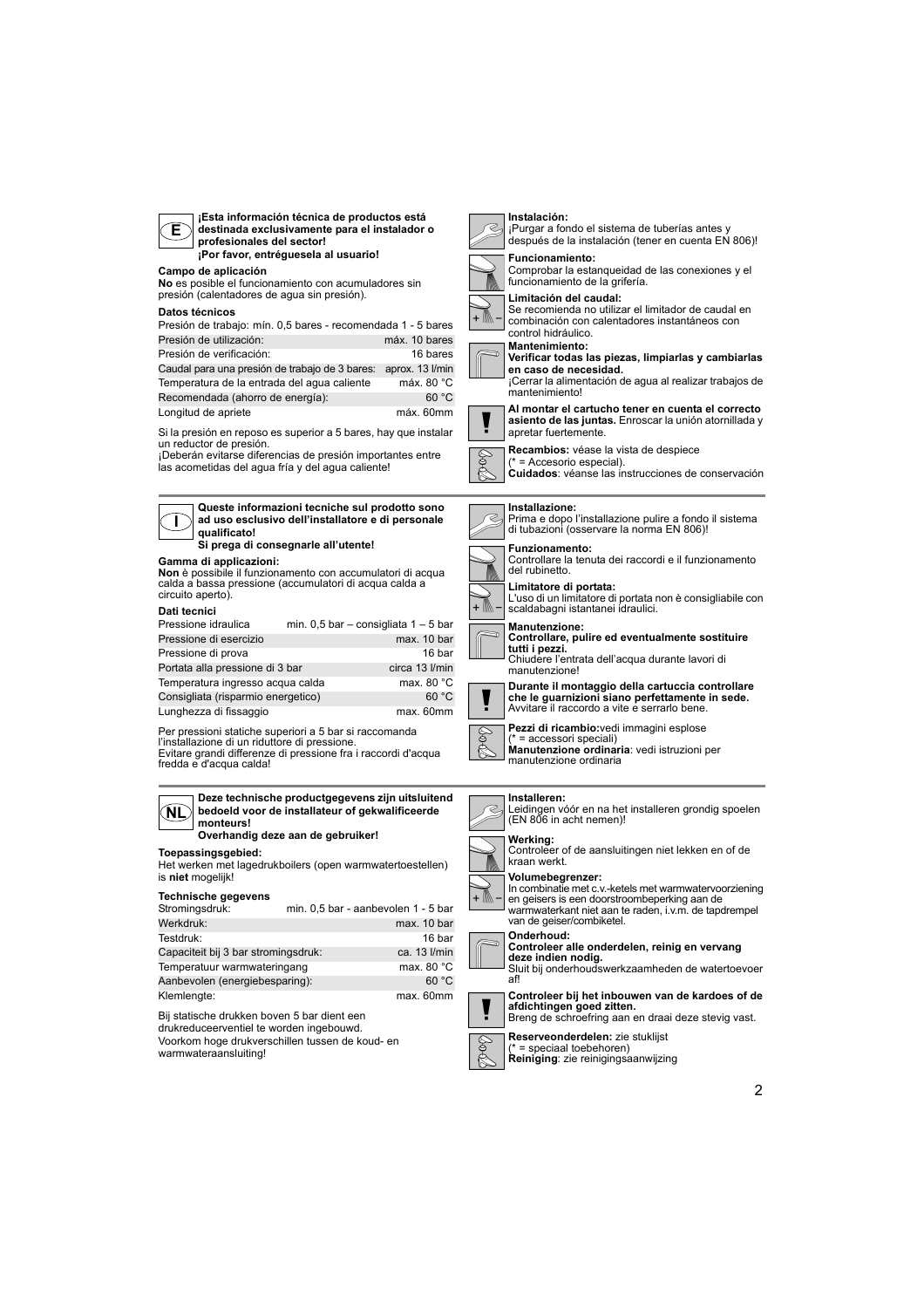| Denna tekniska produktinformation är<br>uteslutande avsedd för installatören eller<br>S)<br>anvisade fackmän!<br>Var vänlig lämna vidare till användaren!<br>Användningsområde:<br>Drift med lågtrycksbehållare (öppna varmvattenberedare) är<br>inte möjlig!<br>Tekniska data<br>min. $0,5$ bar – rekommenderat $1 - 5$ bar<br>Flödestryck:<br>Driftstryck:<br>max. 10 bar<br>Provtryck:<br>16 bar<br>Kapacitet vid 3 bar flödestryck:<br>ca. 13 l/min<br>Temperatur varmvatteningång:<br>max. 80 °C<br>Rekommenderat (energibesparing):<br>60 °C<br>max. 60mm<br>Klämlängd:<br>En reduceringsventil ska installeras om vilotrycket<br>överstiger 5 bar.<br>Större tryckdifferenser mellan kallvatten- och<br>varmvattenanslutningen måste undvikas! | Installation:<br>Spola rörledningssystemet noggrant före och efter<br>installationen (observera EN 806)!<br><b>Funktion:</b><br>Kontrollera att alla anslutningar är täta och fungerar<br>felfritt.<br>Volymbegränsning:<br>Flödebegränsningen bör inte användas i kombination<br>med hydrauliska genomströmningsberedare.<br>Underhåll:<br>Kontrollera och rengör alla delarna, byt vid behov.<br>Spärra vattentillförseln vid underhållsarbeten!<br>Kontrollera att tätningarna sitter rätt vid<br>montering av patronen.<br>Skruva fast skruvförbandet och dra åt hårt.<br>Reservdelar: se sprängskiss<br>S<br>$(* = specialtilbeh)$<br>Skötsel: se Skötselanvisning |
|-------------------------------------------------------------------------------------------------------------------------------------------------------------------------------------------------------------------------------------------------------------------------------------------------------------------------------------------------------------------------------------------------------------------------------------------------------------------------------------------------------------------------------------------------------------------------------------------------------------------------------------------------------------------------------------------------------------------------------------------------------|-------------------------------------------------------------------------------------------------------------------------------------------------------------------------------------------------------------------------------------------------------------------------------------------------------------------------------------------------------------------------------------------------------------------------------------------------------------------------------------------------------------------------------------------------------------------------------------------------------------------------------------------------------------------------|
| Denne Tekniske Produktinformation er kun til vvs-<br>installatøren og erfarne fagfolk!<br>DK.<br>Giv den venligst videre til brugeren!                                                                                                                                                                                                                                                                                                                                                                                                                                                                                                                                                                                                                | Installation:<br>Skyl rørledningssystemet grundigt før og efter instal-<br>lationen (Vær opmærksom på EN 806)!                                                                                                                                                                                                                                                                                                                                                                                                                                                                                                                                                          |
| Anvendelsesområde:<br>Anvendelse i forbindelse med trykløse beholdere (åbne<br>vandvarmere) er ikke mulig!                                                                                                                                                                                                                                                                                                                                                                                                                                                                                                                                                                                                                                            | <b>Funktion:</b><br>Kontrollér, at tilslutningerne er tætte, og at armaturet<br>fungerer.                                                                                                                                                                                                                                                                                                                                                                                                                                                                                                                                                                               |
| Tekniske data<br>min. $0.5$ bar - anbefalet $1 - 5$ bar<br>Tilgangstryk<br>Driftstryk<br>maks. 10 bar<br>Prøvetryk<br>16 bar<br>Gennemstrømning ved 3 bar tilgangstryk<br>ca. 13 l/min.<br>Temperatur ved varmtvandsindgangen<br>maks. 80 °C                                                                                                                                                                                                                                                                                                                                                                                                                                                                                                          | Mængdebegrænsning:<br>I forbindelse med hydrauliske<br>gennemstrømningsvandvarmere kan brug af<br>gennemstrømningsbegrænsning ikke anbefales.<br>Vedligeholdelse:<br>Kontrollér alle dele, rens dem, skift dem evt. ud.<br>I forbindelse med vedligeholdelsesarbejde skal der<br>lukkes for vandet!                                                                                                                                                                                                                                                                                                                                                                     |
| Anbefalet (energibesparelse)<br>60 °C<br>maks. 60mm<br>Klemlængde<br>Ved hviletryk over 5 bar skal der monteres en reduktionsventil.<br>Større trykforskelle mellem koldt- og varmtvandstilslutningen<br>bør undgås!                                                                                                                                                                                                                                                                                                                                                                                                                                                                                                                                  | Vær ved montering af patronen opmærksom på,<br>at pakningerne monteres korrekt.<br>Skru forskruningen i, og spænd den.<br>Reservedele: Se eksplosionstegning<br>$(* = specialtilbehor)$<br>Pleje: Se plejeanvisningen.                                                                                                                                                                                                                                                                                                                                                                                                                                                  |
| Denne tekniske produktinformasjonen er<br>utelukkende laget for installatører og annet<br>N.<br>faglært personell!<br>Vennligst gi denne produktinformasjonen videre<br>til brukeren!                                                                                                                                                                                                                                                                                                                                                                                                                                                                                                                                                                 | Installering:<br>Spyl rørledningssystemet grundig før og etter<br>installeringen (Følg EN 806)!<br><b>Funksjon:</b><br>Kontroller at tilkoblingene er tette og at armaturen                                                                                                                                                                                                                                                                                                                                                                                                                                                                                             |
| <b>Bruksområde:</b><br>Bruk med lavtrykksmagasiner (åpne varmtvannsberedere) er<br>ikke mulig.<br>Tekniske data                                                                                                                                                                                                                                                                                                                                                                                                                                                                                                                                                                                                                                       | fungerer som den skal.<br>Mengdebegrensning:<br>Bruk av strømningsbegrenser anbefales ikke i<br>forbindelse med hydrauliske varmtvannsberedere.                                                                                                                                                                                                                                                                                                                                                                                                                                                                                                                         |
| Dynamisk trykk:<br>min. 0,5 bar - anbefalt 1 - 5 bar<br>Driftstrykk:<br>maks. 10 bar<br>Kontrolltrykk:<br>16 bar<br>Gjennomstrømning ved 3 bar dynamisk trykk:<br>ca. 13 l/min                                                                                                                                                                                                                                                                                                                                                                                                                                                                                                                                                                        | Vedlikehold:<br>Kontroller alle delene, rengjør og skift eventuelt<br>ut.<br>Steng vanntilførselen ved vedlikeholdsarbeider!                                                                                                                                                                                                                                                                                                                                                                                                                                                                                                                                            |
| Temperatur varmtvannsinngang<br>maks. 80 °C<br>Anbefalt (energisparing):<br>60 °C<br>Klemlengde:<br>maks. 60mm                                                                                                                                                                                                                                                                                                                                                                                                                                                                                                                                                                                                                                        | Kontroller at tetningene sitter riktig når patronen<br>monteres.<br>Skru på skruforbindelsen og stram.<br>Reservedeler: se sprengskisse                                                                                                                                                                                                                                                                                                                                                                                                                                                                                                                                 |
| Ved statisk trykk over 5 bar monteres en trykkreduksjonsventil.<br>Unngå store trykkdifferanser mellom kaldt- og<br>varmtvannstilkoblingen!                                                                                                                                                                                                                                                                                                                                                                                                                                                                                                                                                                                                           | $(* = ekstra tilbehør)$<br>Pleie: se pleieveiledningen                                                                                                                                                                                                                                                                                                                                                                                                                                                                                                                                                                                                                  |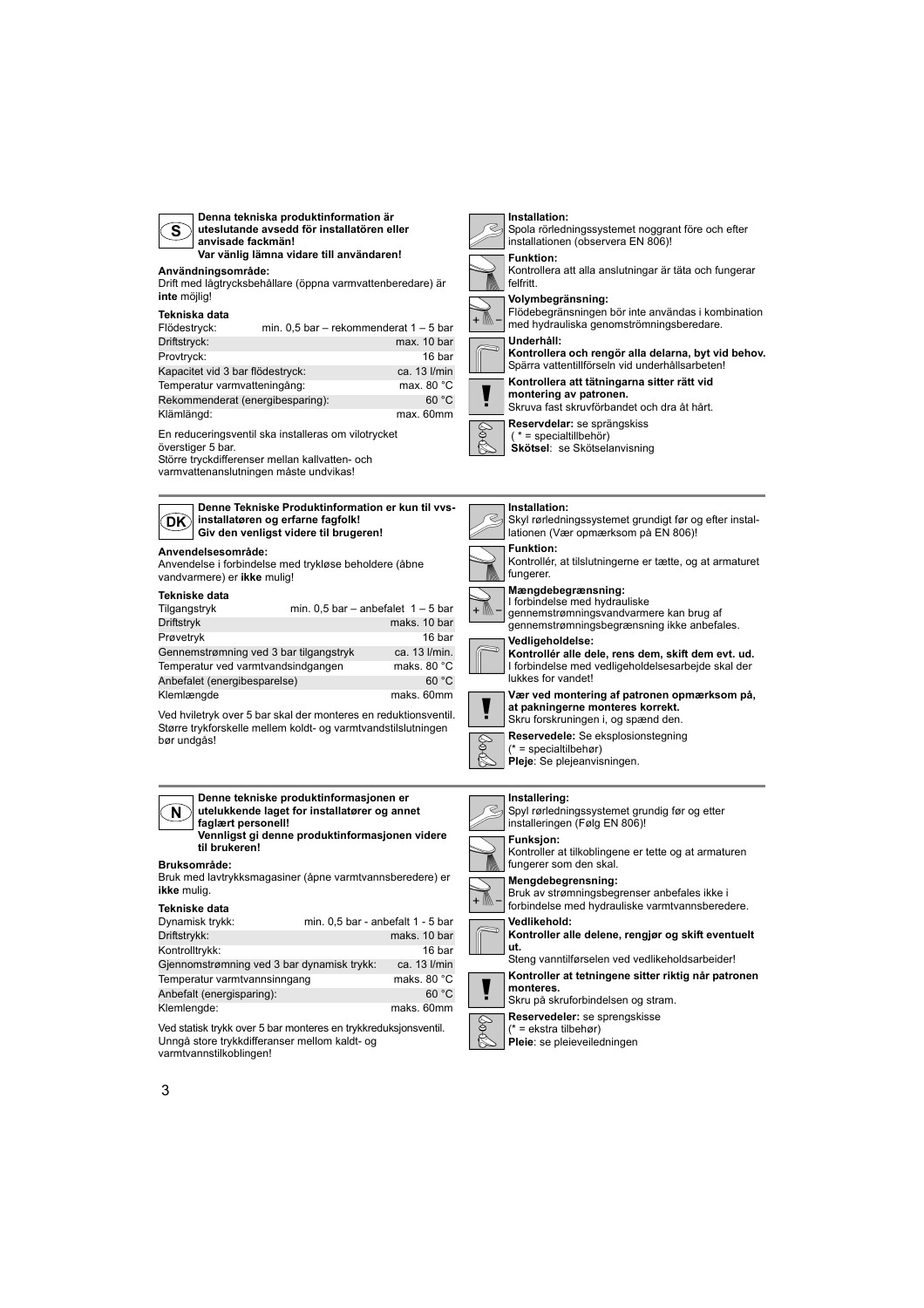| v |
|---|
|---|

**Tämä tekninen tuotetiedote on tarkoitettu yksinomaan asentajille tai koulutuksen saaneille ammattimiehille! Anna se edelleen laitteen käyttäjälle!**

## **Käyttöalue:**

Käyttö paineettomien säiliöiden (avoimien lämminvesiboilerien) kanssa **ei** ole mahdollista.

#### **Tekniset tiedot**

**Zakres stosowania**

**PL**

**Dane techniczne**

Przepływ przy ciśnieniu przepływu

a ciepłą!

**UAE** 

| TERIIISEL LIEUVL                          |                                       |
|-------------------------------------------|---------------------------------------|
| Virtauspaine:                             | min. $0.5$ bar - suositus $1 - 5$ bar |
| Käyttöpaine:                              | maks, 10 bar                          |
| Tarkastuspaine:                           | 16 bar                                |
| Läpivirtaus, kun virtauspaine on 3 baria: | n. 13 l/min                           |
| Lämpötila lämpimän veden tulossa          | maks. 80 °C                           |
| Suositus (energian säästämiseksi):        | 60 °C                                 |
| Kiinnityskohdan vahvuus:                  | maks. 60mm                            |

Asenna paineenalennusventtiili lepopaineiden ylittäessä 5 baria. Suurempia paine-eroja kylmä- ja lämminvesiliitännän välillä on vältettävä!

> **Informacja techniczna o produkcie przeznaczona jest wyłącznie dla instalatorów lub osób z**

**Informację należy przekazać użytkownikowi!**

Ciśnienie przepływu: min. 0,5 bar – zalecane 1 – 5 bar Ciśnienie robocze: maks. 10 bar Ciśnienie kontrolne: 16 bar

wynoszącym 3 bar: ok. 13 l/min Temperatura na doprowadzeniu gorącej wody maks. 80 °C Zalecana (energooszczedna): 60 °C Długość zacisku: maks. 60mm

Użytkowanie z bezciśnieniowymi podgrzewaczami wody (pracującymi w systemie otwartym) **nie** jest możliwe.

**przygotowaniem fachowym!**

Jeżeli ciśnienie statyczne przekracza 5 bar, należy

wmontować reduktor ciśnienia. Należy unikać większych różnic ciśnienia między wodą zimną

.<br>يتم شطف نظام شبكة الواسير جيداً قبل التركيب وبعد

**Asennus:** Huuhtele putkistot huolellisesti ennen ja jälkeen asennuksen (EN 806 huomioitava)! **Toiminta:** Tarkasta liitäntöjen tiiviys ja hanan toiminta. + M

#### **Virtausmäärän rajoitin:**

Emme suosittele käyttämään läpivirtauksen rajoitinta hydraulisen läpivirtauskuumentimen yhteydessä.

**Huolto: Tarkasta ja puhdista kaikki osat, vaihda** 

**tarvittaessa uusiin.** Sulje veden tulo, kun teet huoltotöitä!



Ruuvaa ja kiristä ruuviliitos paikalleen.

**Varaosat:** ks. räjäytyskuva (\* = lisätarvike)

**Hoito**: ks. hoito-ohjeet

# **Instalacja:**



**Pielęgnacja**: zob. Instrukcja pielęgnacji

إن هذه العلومات الفنية حول النتج مخصصة فقط للسمكري أو العمال التخصصين! يرجى تسليمها للمستخدم!

#### نطاق الاستخدام:

لا يمكن التشغيل مع سخانات التخزين عديمة الضغط (سخانات المياه ذات دائرة مفتوحة)! البيانات الفنية 0,5 بار على الأقل / الموصى به 1-5 بار ضغط الإنسياب: 10 بار کحد اقصی ضغط التشغيل: 16 بار ضغط الإختىار : 13 لتر⁄دقيقة تقريباً معدل التدفق عند ضغط إنسياب قدره 3 بار: 80 °م کند اقصی درجة الحرارة مدخل المياه الساخنة  $^{\circ}$  60 الموصى بها (للاقتصاد في إستهلاك الطلقة): 60 مم کند أقصى طول التثبيت:

عندما يكون ضغط الإنسياب أعلى من 5 بار ينبغي تركيب مخفض للضغط في الشبكة لتطابق قيم الضوضاء.

4

الوظيفة : يتم فحص الوصلات من حيث إحكامها وعدم تسرب المياه منها وفحص ] الخلاط من حيث الوظيفة.

التركيب.

ءًا (يرجى مراعاة EN 806)!



عند استخدام سخانات مياه لحظية هيدروليكية فإنه ينصح بعدم إستخدام  $+$  MM محدد كمية تدفق للياه.



يتم فحص كافة الأجزاء وتنظيفها وعند اللزوم استبدالها. عند إجراء عمليات الصيانة يرجى إغلاق خط تغذية المياه!

عند تركيب الخرطوشة يرجى مراعاة الوضع السليم للحلقات المانعة للتسرب. .<br>دخل الحلقة اللولبية وثبتها ثم قم بشدها جيدا.



تطع الغيار: أنظر الرسم المدد (\* = إضافات خاصة). الخدمة والصيانة، أنظر إرشادات الخدمة والصيانة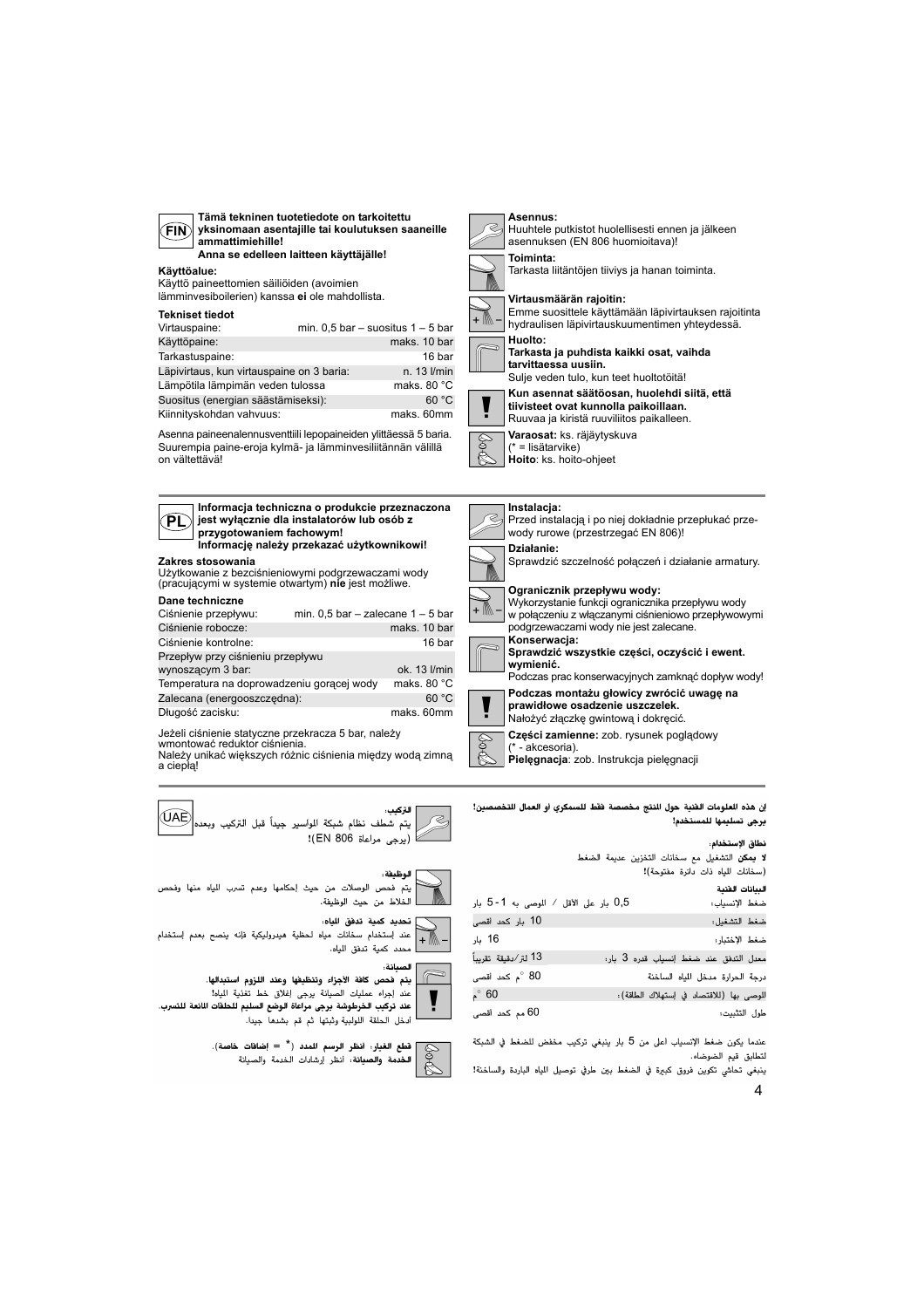| Αυτή η τεχνική πληροφορία προϊόντος<br>GR)<br>προορίζεται αποκλειστικά για τον εγκαταστάτη ή<br>για τους εξειδικευμένους τεχνίτες!<br>Παρακαλούμε παραδώστε την και στο χρήστη!                                                                                                                                                                                                                                                                                                                                                   | Εγκατάσταση:<br>Ξεπλύνετε καλά το σύστημα σωληνώσεων πριν και<br>μετά την εγκατάσταση (σύμφωνα με τις<br>προδιαγραφές ΕΝ 806)!                                                                                                                                                                                                                                                                                                                                                                                                         |
|-----------------------------------------------------------------------------------------------------------------------------------------------------------------------------------------------------------------------------------------------------------------------------------------------------------------------------------------------------------------------------------------------------------------------------------------------------------------------------------------------------------------------------------|----------------------------------------------------------------------------------------------------------------------------------------------------------------------------------------------------------------------------------------------------------------------------------------------------------------------------------------------------------------------------------------------------------------------------------------------------------------------------------------------------------------------------------------|
| Πεδίο εφαρμογής:<br>Η λειτουργία με συσσωρευτές χωρίς πίεση (ανοιχτοί<br>θερμοσίφωνες) δεν είναι δυνατή.                                                                                                                                                                                                                                                                                                                                                                                                                          | Λειτουργία:<br>Ελέγξτε τη στεγανότητα των συνδέσεων και τη<br>λειτουργία της βαλβίδας.                                                                                                                                                                                                                                                                                                                                                                                                                                                 |
| Τεχνικά στοιχεία<br>ελάχιστη 0,5 - συνιστώμενη 1 - 5 bar<br>Πίεση ροής:<br>Πίεση λειτουργίας:<br>μέγιστη 10 bar<br>Πίεση ελέγχου:<br>16 bar<br>Poή με πίεση στα 3 bar:<br>$περ. 13$ I/min<br>Θερμοκρασία στην είσοδο ζεστού νερού<br>μέν. 80 °C<br>60 °C<br>Συνιστώμενη (εξοικονόμηση ενέργειας):<br>Μήκος σύσφιξης:<br>μέγ. 60mm<br>Σε πιέσεις ηρεμίας μεγαλύτερες από 5 bar θα πρέπει να<br>τοποθετηθεί μια συσκευή μείωσης της πίεσης.<br>Αποφύγετε μεγαλύτερες διαφορές πίεσης μεταξύ της<br>σύνδεσης ζεστού και κρύου νερού! | Αναστολέας ροής:<br>Δεν συνιστάται η σύνδεση του αναστολέα ροής σε<br>συνδυασμό με υδραυλικούς ταχυθερμοσίφωνες.<br>Συντήρηση:<br>Ελέγξτε όλα τα εξαρτήματα, καθαρίστε τα και, αν<br>χρειάζεται, αντικαταστήστε τα.<br>Κλείστε την παροχή του νερού για τις εργασίες<br>συντήρησης!<br>Στην τοποθέτηση του μηχανισμού φροντίστε για<br>την καλή θέση των μονώσεων.<br>κοχλιωτό δακτύλιο και σφίξτε τον καλά.<br>Ανταλλακτικά: βλέπε αναλυτικό σχεδιάγραμμα<br>E<br>(* = πρόσθετος εξοπλισμός)<br>Περιποίηση: βλέπε Οδηγίες περιποίησης |
| Tato technická informace o výrobku je určena<br>CZ)<br>pouze pro instalatéry nebo zaškolené odborné<br>pracovníky!<br>Předejte, prosím, k dispozici uživateli!                                                                                                                                                                                                                                                                                                                                                                    | Instalace:<br>Potrubní systém před a po instalaci důkladně pro-<br>pláchněte (dodržujte normu EN 806)!<br>Funkce:                                                                                                                                                                                                                                                                                                                                                                                                                      |
| Oblast použití:<br>Provoz s beztlakovými zásobníky (otevřenými zařízeními na                                                                                                                                                                                                                                                                                                                                                                                                                                                      | Zkontrolujte těsnost spojů a funkci armatury.                                                                                                                                                                                                                                                                                                                                                                                                                                                                                          |
| přípravu teplé vody) není možný.<br>Technické údaje<br>min. 0,5 baru - doporučeno 1 - 5 barů<br>Proudový tlak:<br>Provozní tlak:<br>max. 10 barů<br>16 barů<br>Zkušební tlak:<br>Průtok při proudovém tlaku 3 bary:<br>cca 13 l/min                                                                                                                                                                                                                                                                                               | Omezení průtokového množství:<br>Omezovače průtokového množství se nedoporučuje<br>použít ve spojení s hydraulickými průtokovými<br>ohřívači.<br>Údržba:<br>Všechny díly zkontrolujte, vyčistěte a podle<br>potřeby vyměňte.                                                                                                                                                                                                                                                                                                           |
| max. 80 °C<br>Teplota na vstupu teplé vody:<br>60 °C<br>Doporučeno (úspora energie):                                                                                                                                                                                                                                                                                                                                                                                                                                              | Před zahájením údržby uzavřete přívod vody!<br>Při montáži kartuše dbejte na správné nasazení                                                                                                                                                                                                                                                                                                                                                                                                                                          |
| Upevňovací délka:<br>max. 60mm<br>Při statických tlacích vyšších než 5 barů se musí namontovat<br>redukční ventil.<br>Je nutné zabránit vyšším tlakovým rozdílům mezi připojením<br>studené a teplé vody!                                                                                                                                                                                                                                                                                                                         | těsnění.<br>Šroubení zašroubovat a pevně utáhnout.<br>Náhradní díly: viz vyobrazení dílů v rozloženém stavu<br>(* = zvláštní příslušenství)<br><b>Ošetřování</b> : viz návod k údržbě.                                                                                                                                                                                                                                                                                                                                                 |
| Ezt a műszaki termék-információt kizárólag a<br>н<br>szerelők, vagy pedig felkészült szakemberek<br>számára állították össze.<br>Kérjük adják tovább a felhasználónak!                                                                                                                                                                                                                                                                                                                                                            | Felszerelés:<br>A csővezetéket a szerelés előtt és után is alaposan<br>öblítse át (ügyeljen az EN 806 szabványra)!<br>Működés:                                                                                                                                                                                                                                                                                                                                                                                                         |
| Felhasználási terület:<br>Nyomás nélküli melegvíztárolókkal (nyílt üzemű<br>vízmelegítőkkel) nem működtethető.<br>Műszaki adatok                                                                                                                                                                                                                                                                                                                                                                                                  | Ellenőrizze a csatlakoztatók tömítettségét, és a<br>csaptelep működését.<br>Mennyiségkorlátozás:<br>Hidraulikusan vezérelt átfolyó-rendszerű                                                                                                                                                                                                                                                                                                                                                                                           |
| Aramlási nyomás:<br>min 0,5 bar - javasolt 1 - 5 bar                                                                                                                                                                                                                                                                                                                                                                                                                                                                              | + M<br>vízmelegítőkkel nem javasoljuk a mennyiségkorlátozó<br>használatát.                                                                                                                                                                                                                                                                                                                                                                                                                                                             |
| Üzemi nyomás:<br>max. 10 bar<br>Vizsgálati nyomás:<br>16 bar<br>Átfolyás 3 bar folyadéknyomásnál:<br>kb. 13 l/perc                                                                                                                                                                                                                                                                                                                                                                                                                | Karbantartás:<br>Az összes alkatrészt ellenőrizni, tisztítani, és<br>esetl. cserélni kell.                                                                                                                                                                                                                                                                                                                                                                                                                                             |
| Vízhőmérséklet a melegvíz befolyó nyílásnál<br>max. 80 $^{\circ}$ C                                                                                                                                                                                                                                                                                                                                                                                                                                                               | A karbantartási munkák során zárja le a víz<br>hozzávezetést!                                                                                                                                                                                                                                                                                                                                                                                                                                                                          |
| Javasolt (energia megtakarítás):<br>60 °C                                                                                                                                                                                                                                                                                                                                                                                                                                                                                         | A patron beszerelése során figyeljen a tömítések                                                                                                                                                                                                                                                                                                                                                                                                                                                                                       |
| Befogási hossz:<br>max. 60mm                                                                                                                                                                                                                                                                                                                                                                                                                                                                                                      | helyes illeszkedésére.                                                                                                                                                                                                                                                                                                                                                                                                                                                                                                                 |
| 5 bar feletti nyugalmi nyomás esetén nyomáscsökkentő<br>szükséges!<br>Kerülje a hideg- és melegvíz-csatlakozások közötti nagyobb<br>nyomáskülönbséget!                                                                                                                                                                                                                                                                                                                                                                            | Csavarozza fel a csavarzatot és húzza meg.<br>Pótalkatrészek: lásd robbantott rajz segítségével<br>történő bemutatás (* = speciális tartozékok)<br>Apolás: lásd az Ápolási útmutatót                                                                                                                                                                                                                                                                                                                                                   |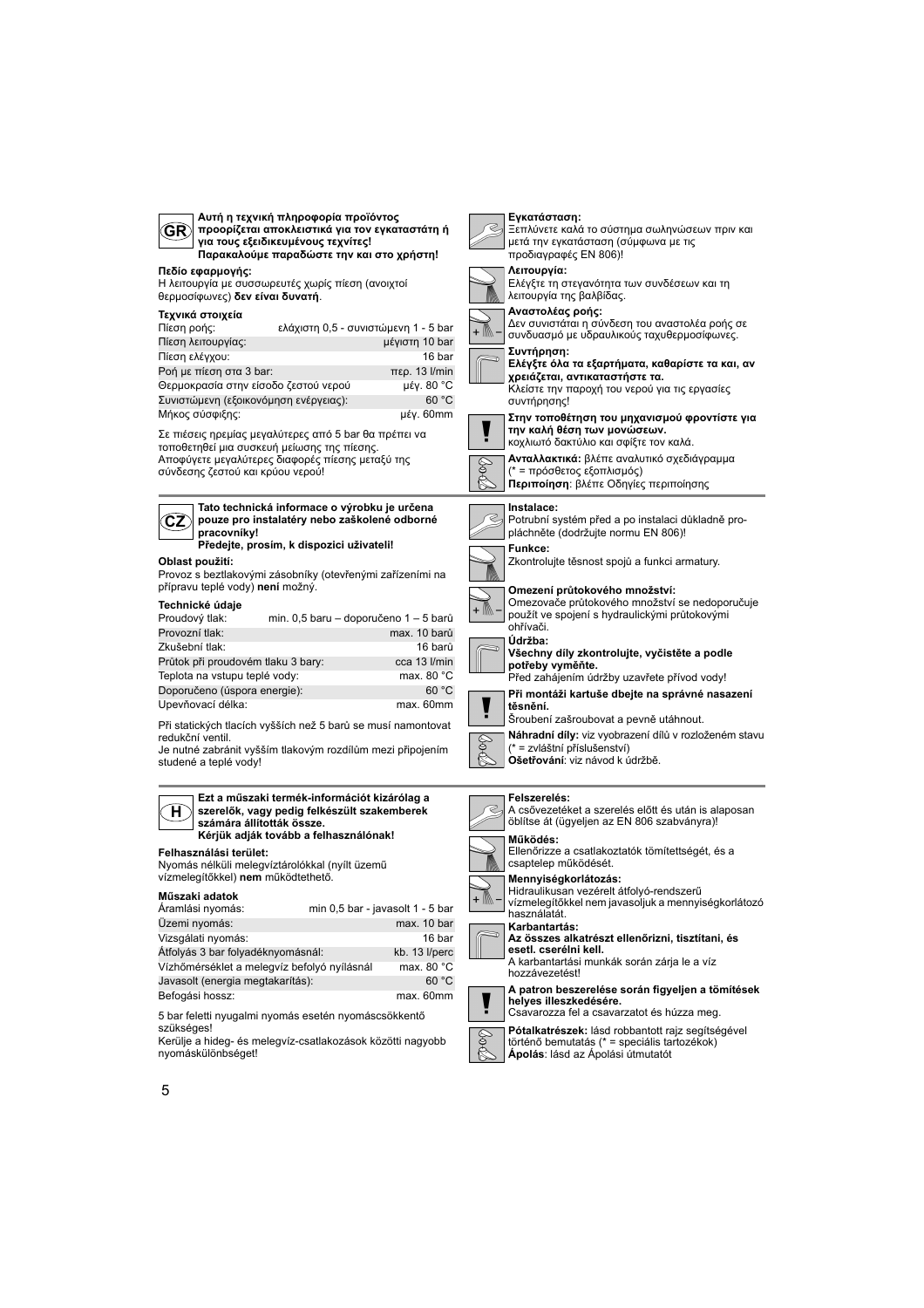

**Estas Informações Técnicas sobre o produto destinam-se exclusivamente aos instaladores ou pessoal especializado instruido para o efeito! Por favor, entregue-as ao utilizador!**

# **Campo de aplicação:**

**Não** é possível o funcionamento com reservatórios sem pressão (esquentadores abertos).

#### **Dados Técnicos**

| pagos recineva                          |                                      |                 |
|-----------------------------------------|--------------------------------------|-----------------|
| Pressão de caudal:                      | mín. 0,5 bar - recomendada 1 - 5 bar |                 |
| Pressão de serviço:                     |                                      | máx. 10 bar     |
| Pressão de teste:                       |                                      | 16 bar          |
| Débito a 3 bar de pressão de caudal:    |                                      | aprox. 13 l/min |
| Temperatura na entrada de água quente   |                                      | máx. 80 °C      |
| Recomendada (para poupança de energia): |                                      | 60 °C           |
| Comprimento do tubo:                    |                                      | máx. 60mm       |

Em pressões estáticas superiores a 5 bar dever-se-á montar um redutor de pressão.

Evitar grandes diferenças de pressão entre a ligação da água fria e a ligação da água quente!



# **Kullanım sahası:**

Basınçsız kaplarla (açık sıcak su hazırlayıcı) çalıştırmak mümkün **değildir**.

#### **Teknik Veriler**

| Akıs basıncı:                      | en az 0,5 bar - tavsiye edilen 1 - 5 bar |                       |
|------------------------------------|------------------------------------------|-----------------------|
| İşletme basıncı:                   |                                          | maks, 10 bar          |
| Kontrol basıncı:                   |                                          | 16 bar                |
| 3 bar akış basıncında akım:        |                                          | yakl. 13 I/dak        |
| Su giriş ısısı                     |                                          | maks, 80 $^{\circ}$ C |
| Tavsiye edilen (enerji tasarrufu): |                                          | 60 °C                 |
| Bağlantı uzunluğu:                 |                                          | maks. 60mm            |

Akış basıncının 5 barın üzerinde olması durumunda, bir basınç düşürücü takılmalıdır. Soğuk ve sıcak su bağlantıları arasında yüksek basınç

farklılıklarından kaçının!

| Táto technická informácia o výrobku je určená len<br>pre inštalatérov alebo zaškolených odborných<br>SK<br>pracovníkov!<br>Dajte, prosím, k dispozícii užívateľovi! |  |                                        |
|---------------------------------------------------------------------------------------------------------------------------------------------------------------------|--|----------------------------------------|
| Oblasť použitia:<br>Prevádzka s beztlakovými zásobníkmi (otvorenými ohrievačmi<br>vody) nie je možná.                                                               |  |                                        |
| Technické údaje<br>Hydraulický tlak:                                                                                                                                |  | min. 0,5 baru – doporučený 1 – 5 barov |
| Prevádzkový tlak:                                                                                                                                                   |  | max. 10 barov                          |
| Skúšobný tlak:                                                                                                                                                      |  | 16 barov                               |
| Prietok pri hydraulickom tlaku 3 bary:<br>cca 13 l/min                                                                                                              |  |                                        |
| Teplota na vstupe teplej vody<br>max. 80 °C                                                                                                                         |  |                                        |
| Odporúčaná (úspora energie):<br>60 °C                                                                                                                               |  |                                        |

Pri statických tlakoch vyšších než 5 barov sa musí namontovat' redukčný ventil. Je potrebné zabránit' vyšším tlakovým rozdielom medzi Upevňovacia dĺžka: max. 60mm

prípojkou studenej a teplej vody!

# **Instalação:** Antes e depois da instalação, enxaguar bem as tubagens (respeitar a norma EN 806)! **Função:**

Verificar a estanqueidade das ligações e testar o



funcionamento da misturadora. **Limitação do caudal:**



abastecimento de água!

**Verificar, limpar e, se necessário, substituir todas as peças.** Para efectuar trabalhos de manutenção, fechar o



**Ao montar o cartucho, certifique-se de que as juntas de vedação ficam devidamente assentes.**

Enroscar e apertar bem a rosca. **Peças sobresselentes:** ver desenho explodido

(\* = acessórios especiais) **Conservação**: ver as instruções de conservação

#### **Montaj:**





**yerleşmesine dikkat edin.** Vidalamayı vidalayın ve iyice sıkın. **Yedek parçalar:** bkz. patlama görünümü (\* = özel aksesuar) **Bakım**: bkz. bakım talimatı

#### **Inštalácia:**

Potrubný systém pred a po inštalácii dôkladne prepláchnite (dodržujte normu EN 806)! **Funkcia:** Skontrolujte tesnost' spojov a funkciu armatúry. **Obmedzovač prietokového množstva:** Obmedzovač prietokového množstva sa nedoporučuje použit' v spojení s hydraulickými prietokovými ohrievačmi. **Údržba: Všetky diely skontrolujte, vyčistite a podľa potreby vymeňte.** Pred zahájením údržby uzavrite prívod vody! **Pri montáži kartuše dbajte na správne nasadenie** 



**Náhradné diely:** pozri vyobrazenie dielov v rozloženom stave

\* = zvláštne príslušenstvo)

**Ošetrovanie**: pozri návod na údržbu.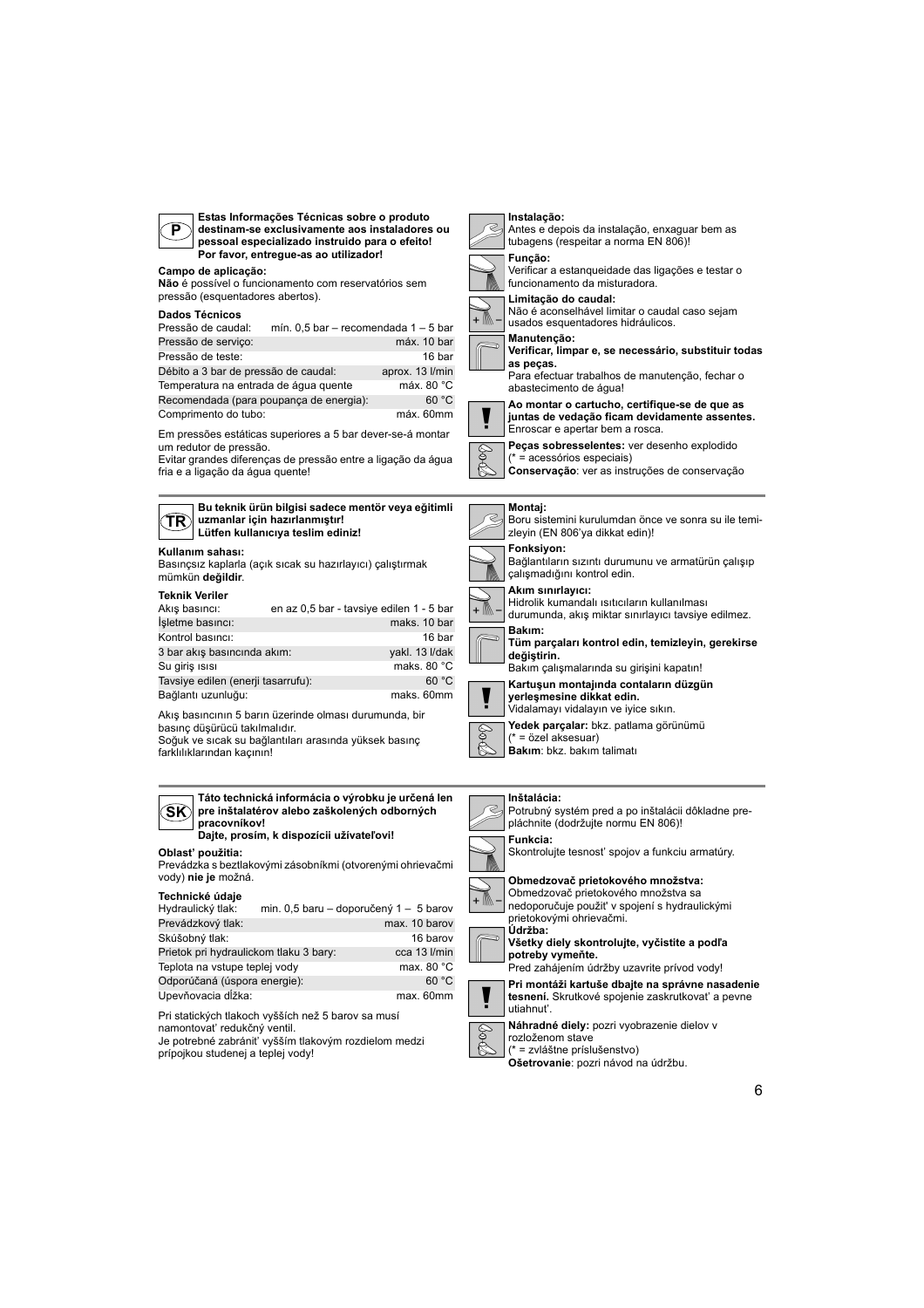| Tehnične informacije o izdelku so izključno<br>namenjene instalaterjem ali ustreznemu<br>(SLO)<br>strokovnemu osebju!<br>Prosimo, predajte navodilo naprej uporabniku!                                                                                                                                                                                                                                                                                                                                                       | Vgradnja:<br>Temeljito očistite sistem cevi pred in po instalaciji<br>(upoštevajte standard EN 806)!<br>Funkcija:                                                                                                                                                                                                                                                                                                                                                          |
|------------------------------------------------------------------------------------------------------------------------------------------------------------------------------------------------------------------------------------------------------------------------------------------------------------------------------------------------------------------------------------------------------------------------------------------------------------------------------------------------------------------------------|----------------------------------------------------------------------------------------------------------------------------------------------------------------------------------------------------------------------------------------------------------------------------------------------------------------------------------------------------------------------------------------------------------------------------------------------------------------------------|
| Področje uporabe:<br>Ni možna uporaba z odprtimi zbiralniki (odprti grelniki vode)!                                                                                                                                                                                                                                                                                                                                                                                                                                          | Preverite priključke glede tesnosti in armaturo glede<br>funkciie.                                                                                                                                                                                                                                                                                                                                                                                                         |
| Tehnični podatki<br>Delovni tlak:<br>najmanj 0,5 bar - priporočljivo 1 - 5 bar<br>največ 10 bar<br>Obratovalni tlak.<br>16 barov<br>Preskusni tlak:<br>Pretok pri delovnem tlaku 3 bar:<br>ca. 13 l/min<br>Temperatura vhoda tople vode.<br>maks. 80 $^{\circ}$ C<br>60 °C<br>Priporočljivo (prihranek energije):<br>Dolžina spojke:<br>maks. 60mm<br>V primeru, da tlak v mirovanju presega 5 barov, je potrebno<br>vgraditi reducirni ventil.<br>Preprečite večje razlike v tlaku med priključkom hladne in<br>tople vode! | Omejilec količine<br>V povezavi s hidravličnimi pretočnimi grelniki se ne<br>priporoča omejevanje količine pretoka.<br>Vzdrževanje:<br>Preglejte vse dele, po potrebi očistite ali<br>zamenjajte.<br>Pred pričetkom vzdrževalnih del, zaprite dovod vode!<br>Pri vgradnji kartuše, bodite pozorni na pravilni<br>naleg tesnila.<br>Spojko privijte in močno zategnite.<br>Nadomestni deli: Glej razstavljeni prikaz<br>(* = posebna oprema)<br>Nega: Glej navodilo za nego |
| Ove tehničke informacije o proizvodima<br>(HR<br>namijenjene su isključivo za instalatera ili<br>ovlaštenog stručniaka!<br>Dajte ih svakom novom korisniku!<br>Područje primjene:                                                                                                                                                                                                                                                                                                                                            | Ugradnia:<br>Sustav cijevi prije i nakon instalacije temeljito isprati<br>(uzeti u obzir EN 806)!<br>Funkcija:<br>Priključke ispitajte na nepropusnost te provjerite                                                                                                                                                                                                                                                                                                       |
| Upotreba s bestlačnim spremnicima (otvorenim grijačima<br>vode) nije moguća.                                                                                                                                                                                                                                                                                                                                                                                                                                                 | ispravno funkcioniranje armature.<br>Graničnik količine:                                                                                                                                                                                                                                                                                                                                                                                                                   |
| Tehnički podaci<br>Hidraulički tlak:<br>min. 0,5 bar - preporučeno $1 - 5$ bar                                                                                                                                                                                                                                                                                                                                                                                                                                               | Ograničavanje protoka ne preporučuje se ako se radi<br>o hidrauličkim protočnim grijačima vode.                                                                                                                                                                                                                                                                                                                                                                            |
| maks. 10 bar<br>Radni tlak:<br>16 bar<br>Ispitni tlak:<br>Protok kod hidrauličnog tlaka od 3 bar:<br>oko 13 I/min<br>Temperatura na dovodu tople vode<br>maks. 80 °C                                                                                                                                                                                                                                                                                                                                                         | Održavanje:<br>Pregledajte sve dijelove, očistite ih i po potrebi<br>zamijenite.<br>Kod radova održavanja zatvorite dovod vode!                                                                                                                                                                                                                                                                                                                                            |
| 60 °C<br>Preporučuje se (ušteda energije):<br>Priključna dužina:<br>maks. 60mm                                                                                                                                                                                                                                                                                                                                                                                                                                               | Kod ugradnje kartuše potrebno je pripaziti na<br>ispravno dosjedanje brtvila.<br>Vijčani spoj uvrnuti i čvrsto privući.                                                                                                                                                                                                                                                                                                                                                    |
| Ako tlak mirovanja premašuje 5 bar, onda treba ugraditi<br>reduktor tlaka.<br>Potrebno je izbjegavati veće razlike u tlakovima između<br>priključaka za hladnu i toplu vodu!                                                                                                                                                                                                                                                                                                                                                 | Rezervni dijelovi: pogledajte povećani prikaz<br>(* = dodatna oprema)<br>Njega: pogledajte upute za njegu                                                                                                                                                                                                                                                                                                                                                                  |
| Техническите данни за продукта са<br>предназначени само за монтъора или за<br>(BG)<br>съответно информираните специалисти!<br>Предайте на потребителите на арматурата!                                                                                                                                                                                                                                                                                                                                                       | Монтаж:<br>Водопроводната система преди и след монтаж да<br>се промие основно (придържайте се към EN 806)!                                                                                                                                                                                                                                                                                                                                                                 |
| Област на приложение:<br>Експлоатация с безнапорни резервоари (отворени<br>водонагреватели) не е възможна.                                                                                                                                                                                                                                                                                                                                                                                                                   | Функциониране:<br>Проверете връзките за теч и функционирането на<br>арматурата.<br>ограничаване на потока на водата:                                                                                                                                                                                                                                                                                                                                                       |
| Технически данни<br>Налягане на водната струя:<br>мин. 0,5 бара –                                                                                                                                                                                                                                                                                                                                                                                                                                                            | Не се препоръчва ограничаването на потока на<br>+ M<br>водата в съчетание с проточни водонагреватели.                                                                                                                                                                                                                                                                                                                                                                      |
| препоръчва се 1 – 5 бара<br>Работно налягане:<br>макс. 10 бара<br>Изпитвателно налягане:<br>16 бара<br>Разход при 3 бара налягане на потока:<br>прибл. 13 л/мин                                                                                                                                                                                                                                                                                                                                                              | Техническо обслужване:<br>Проверете всички части, почистете ги, ако е<br>необходимо, ги подменете.<br>При работи по поддръжка на арматурата водата<br>трябва да е спряна!                                                                                                                                                                                                                                                                                                  |
| макс. 80 °С<br>Температура на топлата вода при входа<br>60 °C<br>Препоръчва се (Икономия на енергия):<br>Дължина на клемата:<br>макс. 60мм                                                                                                                                                                                                                                                                                                                                                                                   | При монтаж на картуша внимавайте<br>уплътнителите да прилегнат правилно.<br>Завинтете съединителя и го затегнете.                                                                                                                                                                                                                                                                                                                                                          |

 $\boxed{\circledast}$ 

При постоянно налягане над 5 бара трябва да се вгради<br>редуктор на налягането.<br>Да се избягват големи разлики в налягането между<br>водопроводите за студената и топлата вода!

**Резервни части:** виж скицата с отделните части,<br>посочваща последователността на монтажа<br>(\* = специални части)<br>**Поддръжка:** виж инструкциите за поддръжка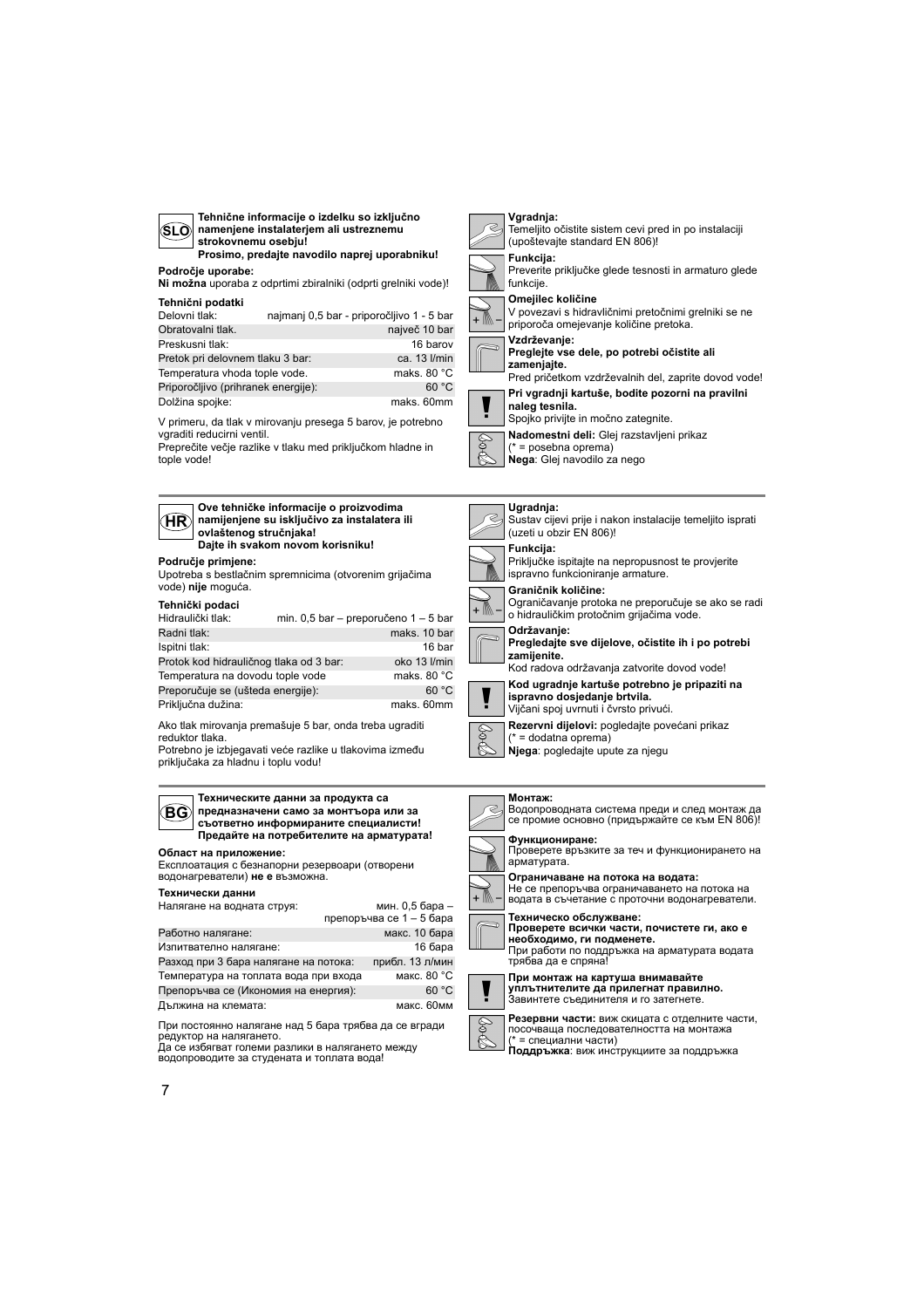| Käesolev tehniline tooteinformatsioon on<br>suunatud eranditult paigaldajale või pädevale<br><b>EST</b><br>spetsialistile.<br>Palume edastada see kasutajale! |  |
|---------------------------------------------------------------------------------------------------------------------------------------------------------------|--|
| Kasutusala:<br>Ei ole võimalik kasutada koos survevaba boileriga (lahtise<br>veekuumutiga).                                                                   |  |
|                                                                                                                                                               |  |

## **Tehnilised andmed**

Veesurve: minimaalselt 0,5 baari, soovitavalt 1 - 5 baari Surve töörežiimis: maksimaalselt 10 baari Testimissurve: 16 baari Läbivool 3-baarise veesurve korral: ca 13 l/min<br>Siseneva kuuma vee temperatuur maksimaalselt 80 °C Siseneva kuuma vee temperatuur Soovituslik temperatuur energiasäästuks: 60 °C

Kui segisti staatiline surve on üle 5 baari, tuleb paigaldada Klemmi pikkus: maksimaalselt 60mm

survealandaja. Vältige suuri surveerinevusi külma- ja kuumaveetorust

siseneva vee vahel!

**LV Šī tehniskā informācija par produktu ir paredzēta tikai uzstādītājam vai profesionāliem speciālistiem! Lūdzam nodot izmantotājam!**

#### **Lietojums:**

Izmantošana ar zema spiediena ūdens uzkrājējiem (atklātajiem karstā ūdens sildītājiem) **nav** iespējama.

## **Tehniskie dati**

Hidrauliskais spiediens: vismaz 0,5 bāri / ieteicams no 1 līdz 5 bāriem Darba spiediens maksimāli 10 bāri Kontrolspiediens: 16 bāri Caurtece pie 3 bāru plūsmas spiediena: apmēram 13 l/min Ieplūstošā siltā ūdens temperatūra maksimāli 80 °C Ieteicamā temperatūra (enerģijas taupīšanai): 60 °C Stiprināšanas garums maksimāli 60mm

Ja miera stāvokļa spiediens lielāks par 5 bāriem, iemontēt reduktoru.

Jāizvairās no lielas spiediena starpības siltā un aukstā ūdens pieslēgumos!



| Darbinis slėgis:                               | maks. 10 baru  |
|------------------------------------------------|----------------|
| Bandomasis slėgis:                             | 16 baru        |
| Debitas esant 3 bary vandens slėgiui:          | apie 13 I/min. |
| Itekančio karšto vandens temperatūra           | maks. 80 °C    |
| Rekomenduojama temperatūra (taupant energija): | 60 °C          |
| Jungties ilgis:                                | maks. 60mm     |

Jei statinis slėgis didesnis nei 5 bar, reikia įmontuoti slėgio reduktorių.

Neleiskite susidaryti dideliam šalto ir karšto vandens slėgių skirtumui!

**Vee voolumäära piiraja:** Survestatud läbivooluboileri puhul ei ole soovitatav + M voolumäära piirajat kasutada. **Tehniline hooldus: Kõik osad tuleb kontrollida, puhastada ja vajadusel asendada.** Hooldustööde ajaks palume sulgeda vee juurdevoolu! **Keraamilise sisu paigaldamisel jälgige tihendite õiget asendit.** Keerake sisse ja kruvige kinni kruvi.

**Paigaldamine:**

**Funktsioon:**

paigaldamist (vastavalt EN 806)!

Loputage torudesüsteemi põhjalikult enne ja pärast

Veenduge, et ühenduskohad ei leki ja segisti töötab.



(\* = lisatarvikud)

**Hooldamine**: vt hooldusjuhiseid.

#### **Instalācija:** Rūpīgi izskalojiet cauruļvadu sistēmu pirms un pēc



ieteicams ierobežot caurteces daudzumu. **Tehniskā apkope:**

**Pārbaudiet, tīriet un pēc iespējas apmainiet visas daļas.** Tehniskās apkopes laikā noslēgt ūdens padevi!



**Ievietojot patronu, ievērojiet pareizu blīvējumu stāvokli.** Leskrūvēt saskrūvi un stingri pievilkt. **Rezerves daļas:** skatīt detaļu attēlojumu



## **Įrengimas**

Vamzdžius gerai išplaukite prieš montavimą ir po to (vadovaukitės EN 806)! **Veikimas** Patikrinkite, ar jungtys sandarios ir ar veikia maišytuvas. **Vandens pratakos ribojimas** Nerekomenduojame naudoti vandens pratakos + M∖ ribotuvo, jei maišytuvas jungiamas su hidrauliniu

# tekančio vandens šildytuvu.



Atlikdami techninės priežiūros darbus, užsukite vandenį! **Montuodami įdėklą, atkreipkite dėmesį į tai, ar tinkamai uždėti tarpikliai.** Įsukite srieginį sujungimą ir tvirtai suveržkite. **Atsarginės detalės:** žr. išmontuoto įrenginio



iliustraciją (\* = specialūs priedai) **Priežiūra**: žr. priežiūros nurodymus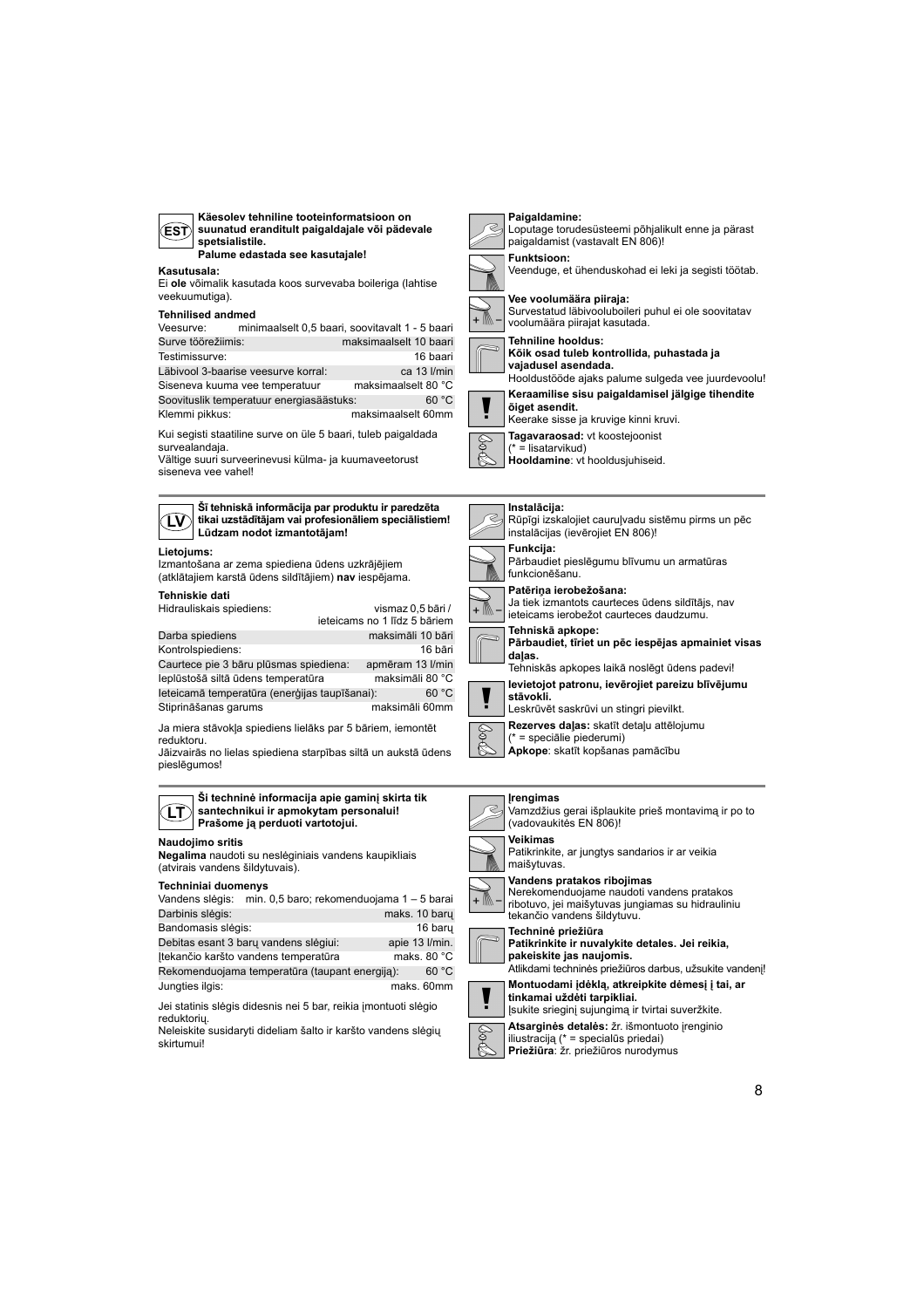



**Область применения:**

Эксплуатация с безнапорными накопителями (открытые водонагреватели) **не** предусмотрена.

#### **Технические данные**

| Давление воды: миним. 0,5 бар - рекомендуется 1 - 5 бар |                 |
|---------------------------------------------------------|-----------------|
| Рабочее давление:                                       | макс. 10 бар    |
| Испытательное давление:                                 | 16 бар          |
| Расход при давлении воды 3 бар:                         | прибл. 13 л/мин |
| Температура горячей воды на входе                       | макс. 80 °С     |
| Рекомендовано (экономия энергии):                       | 60 °C           |
| Толщина поверхности:                                    | макс. 60мм      |

При давлении в водопроводе более 5 бар рекомендуется

установить редуктор давления.<br>Необходимо избегать больших перепадов давлений в<br>подсоединениях холодной и горячей воды!



(\* = специальные принадлежности) **Уход**: см. инструкцию по уходу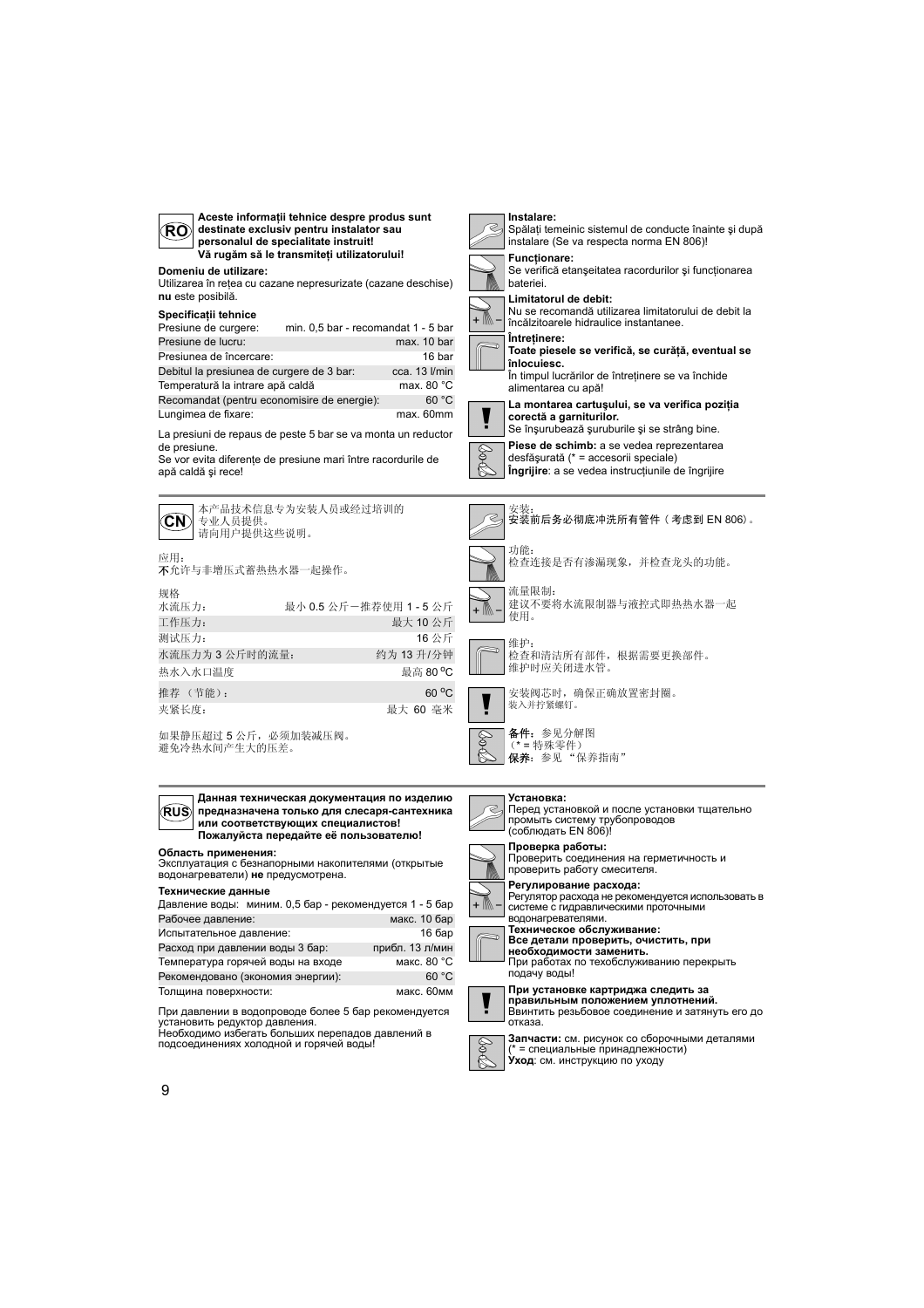

# **RUS**

# **Однорычажный смеситель**

| Комплект поставки       | 32 175 |  |  |  |
|-------------------------|--------|--|--|--|
| смеситель для мойки     | X      |  |  |  |
| излив                   | X      |  |  |  |
| отведенный душ          |        |  |  |  |
| Контргайка              | X      |  |  |  |
| пружина                 |        |  |  |  |
| Техническое руководство | X      |  |  |  |
| Инструкция по уходу     | X      |  |  |  |
| Вес нетто, кг           | 4,4    |  |  |  |

Дата изготовления: см. маркировку на изделии Срок эксплуатации согласно гарантийному талону. Изделие сертифицировано. Grohe AG, Германия